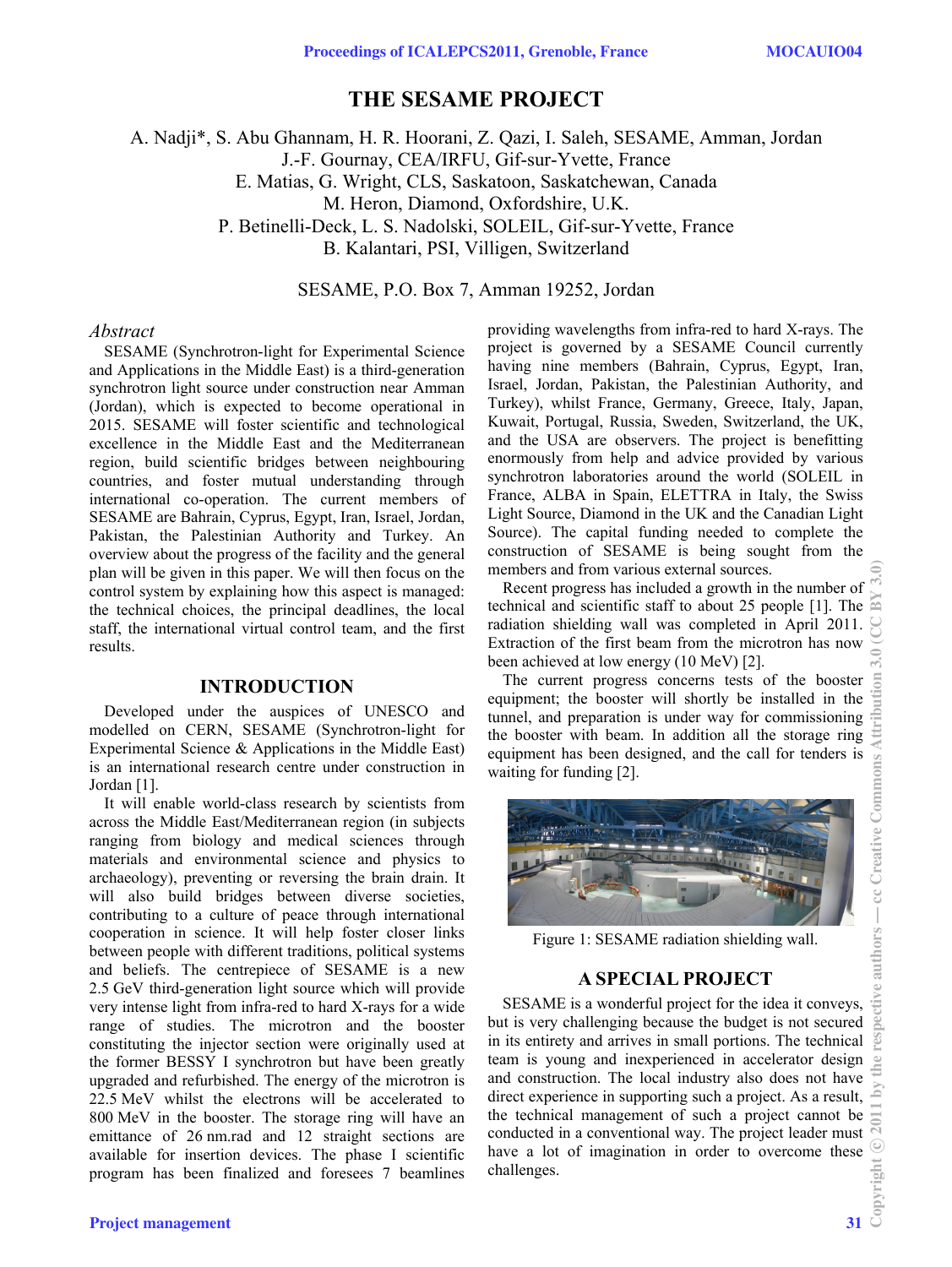Thanks mainly to the International Atomic Energy Agency (IAEA) but also to other institutions [1], a programme of training has been underway since 2000. Most members of the SESAME team have spent several months in one of the world's synchrotron radiation facilities and learned about several areas of synchrotron light source construction and operation. Experts from these laboratories have also visited SESAME and this has had a positive impact on the local team. In the case of the control system, a virtual international group has been created.

This has all helped to achieve some important milestones such as the successful commissioning with beam at low energy of the microtron, testing of all of the booster subsystems (RF, vacuum, and cooling systems, diagnostics, and so on), and providing new booster power supplies and new booster dipole vacuum chambers after an international call for tenders. Good news is foreseen concerning the budget. Commitments and offers announced and confirmed by Members in May 2011 look set to provide most of the remaining \$35 million needed for the storage ring and the three beamlines that will be in operation from day 1.

## **TEAM BUILDING**

## *The International Control System Virtual Team*

The recruitment of the control system group and its management was particularly difficult. The potential candidates are young and unfamiliar with accelerator control. There is also a limited budget which prevents the hiring of a significant number of staff or the outsourcing of work to specialized companies. SESAME has found very good candidates who have electronics or software skills, but who are new to accelerator or light source control systems. Each newly-hired engineer has therefore been trained in one of the following laboratories: SOLEIL, SLS, CLS, and/or DLS; and coached in order to be operational as soon as possible. Although SESAME, in common with other light sources, has advisory committees which meet once or twice a year, a need for senior experts who can follow the work more closely was essential.

At the end of 2010, the SESAME project leader decided to set up an international "virtual" control system group. This group is composed of experts and managers in the field of accelerator control from the Canadian Light Source (CLS), Diamond Light Source (DLS), the Institute of Research into the Fundamental Laws of the Universe (IRFU) of the CEA, Synchrotron SOLEIL, the Swiss Light Source (SLS), and of course from SESAME itself. The idea is to have close coaching of the SESAME control system team.

## *A Cross-Over Management*

Inside the virtual group management task and responsibilities are defined for better efficiency. The coordination of the virtual group is handled by Pascale Betinelli from SOLEIL. The main reason for this choice is to make the contact between SESAME and the virtual group easier; the part time Technical Director of SESAME (until the end of this year) is the current Director of SOLEIL Sources and Accelerators Division. Moreover Mark Heron, the DLS member of the virtual control group, is present on the Technical Advisory Committee (TAC) of SESAME and on the Computing Advisory Committee (CAC) of SOLEIL. Whilst each local engineer is in charge of a part of the control system, each expert member is responsible for following that part closely and teaching the local engineer particular technical aspects of control.



Figure 2: Members of the SESAME International "Virtual" Control System group.

### *Recruitment*

The coaching starts with recruitment: the members of the virtual group guide SESAME's leaders by finding the right technical skills in the CVs. SESAME's leaders then conduct each job interview and select the person who fits with the technical requirements and the motivation of the project. Today the local control system team is composed of three engineers: Saed Abu Ghannam from Palestine, Ibrahim Saleh from Jordan, Zia-ul-Haque Qazi from Pakistan.

### *Training*

Each engineer had good electronics or software skills but needed to be trained on accelerator control systems. First they went around the world to learn the basics of instrumentation and control: EPICS, VME and Timing System. Saed Abu Ghannam spent one month at CLS, attended the PCaPAC 2010 workshop then spent two months at SLS, one week at SOLEIL and visited IRFU. He was trained in EPICS and discovered the different aspects of a synchrotron radiation facility. Similarly, Ibrahim Saleh has been invited to ICALEPCS 2011 as a member from an industrially emerging nation and will take this opportunity to spend a few weeks at DLS to learn EPICS and interlocks, and at SOLEIL, where he will stay two weeks working on PLC aspects and the installation process. The third member of the SESAME control system group, Zia-ul-Haque Qazi, should soon undertake similar training.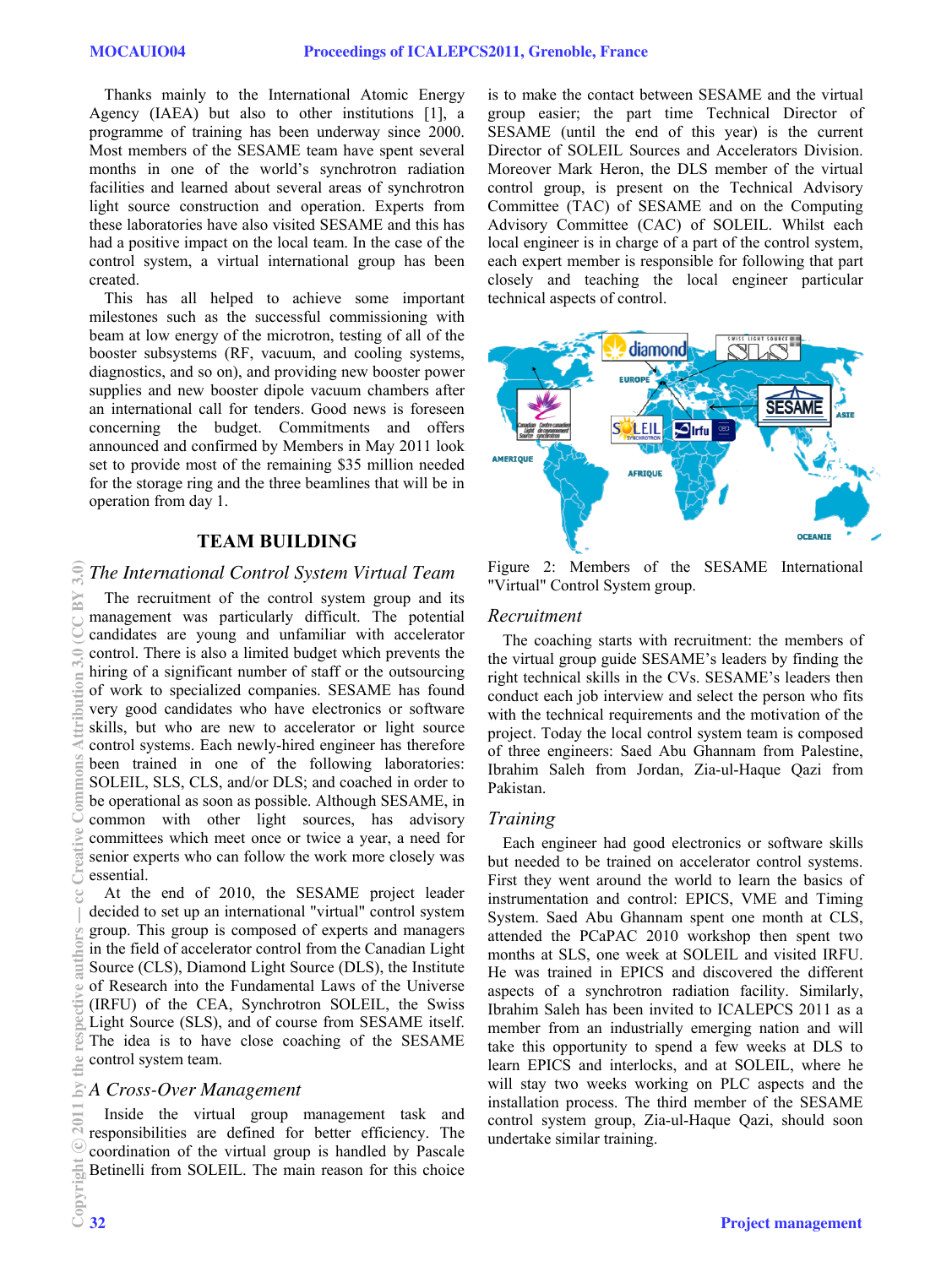## *Coaching*

Day by day the virtual group guides the control team in the development process. They explain each step to them, providing examples and a work plan. To help the local team, the virtual group has provided a list so that they can easily find who to contact for each type of problem or for advice. On a regular basis the virtual group organizes video conference meetings with all the members, in order to validate technical choices or to review sub-projects such as power supply control, vacuum control, etc. The local engineer who is in charge of a particular task prepare the work with the person responsible for SESAME subsystems and then discuss it with the virtual group in a dedicated video conference meeting. The requirements and the control architecture are then discussed during the review.



Figure 3: Control Architecture.

SESAME needs to have the most up-to-date control possible, but in doing so needs to consider how the solutions will be supported. It is therefore very important to select items corresponding to the skills of the virtual group. Sometimes SESAME has the chance to receive gifts from the international community. These generous gifts help us to reduce costs but involve some difficult upgrades due to the age of the equipment given or to technology changes. The analysis of the feasibility of integrating old technologies is a process that requires time and special skills

All the time we have to make a compromise between up-to-date technology and pragmatism.

As a result of following these guidelines, the main technical choices are very conventional and tested: EPICS and VME have become established. Figure 3 shows a schematic view of the main architecture.

### VME System

We have selected EPICS 3.14 in order to benefit from the latest improvements. For VME systems, we first analyzed the feasibility of integrating old VME 2304 CPUs. Finally we selected the boards currently used at SLS, DLS, and IRFU, namely MVME5500 from Emerson and I/O boards from Hytec Electronics. We would have liked to use the very latest EMERSON CPU technology but during the startup period we cannot accommodate the work load of adopting this new technology. On the VxWorks kernel side, we have chosen to implement version 6.9. This allows us to take advantage of the know-how of IRFU, which is in charge of building the appropriate control system environment (VxWorks kernel with required functionalities, EPICS3.14 base, extensions and development framework).

Because VME technology is expensive and complex to implement and maintain, the international experts encourage the use of stand-alone PLC and Ethernet modules as far as possible.

## *PLC Systems*

SIEMENS PLCs are the de facto standard as SESAME has experience in this field. The local team has already upgraded the control of the Microtron with a CPU312. Furthermore, SOLEIL and DLS have experience with this type of PLC system.

In most cases the machine protection systems will be connected to the PLC from different subsystems (vacuum, cooling, etc.). Part of the power supply and vacuum control will be performed by PLC. In accordance with the SOLEIL specification method, an order has already been placed with SIEMENS' Jordanian supplier. In October SESAME will start to implement booster development with the help of SOLEIL.

## *Ethernet Standalone Equipment*

Serial links are communication interfaces that will have to be managed in large numbers. To reduce cost we have selected a MOXA terminal server with the first items ordered from a local supplier in Dubai. The terminal server was received and an implementation for the corrector power supply of TL1 has already been done. Thanks to the training already received, the implementation required very little help. Figure 4 shows the first EDM interface for the corrector power supply.



### Figure 4: EDM interface for corrector power supply.

The control of diagnostics is supervised by CLS, which has provided a template and advice. Many diagnostics devices come from BESSY I. The three fluorescent screens available around the Booster have been refurbished and the cameras have been replaced by a lowcost Ethernet camera. Current measurement performed by a cavity is still under discussion to understand the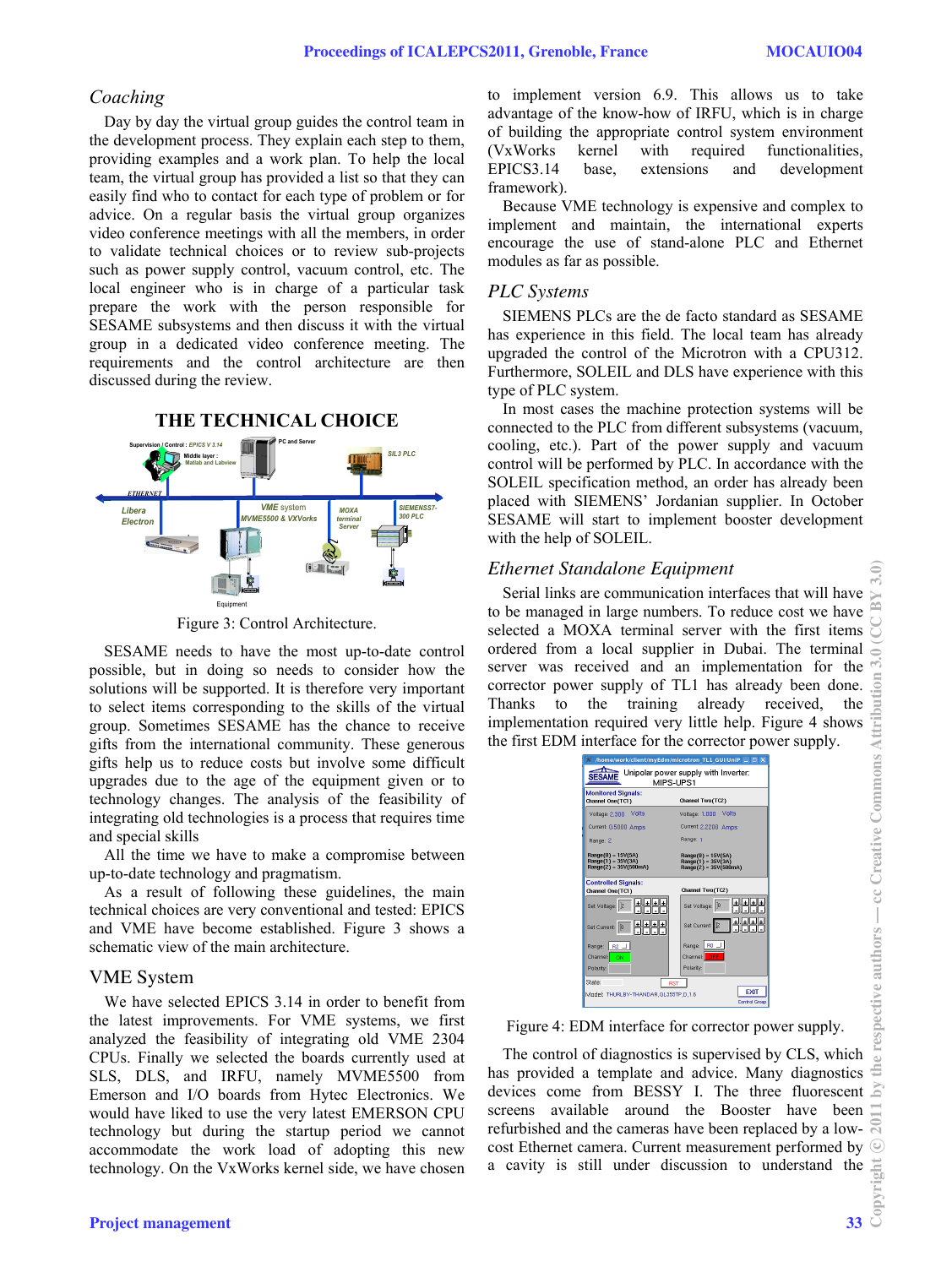appropriate control mechanism. Whilst there was no tune measurement in the old BESSY I Booster, it is planned to have such a system at SESAME. The BPM read-out electronics is performed by I-Tech Libera Electron modules. SESAME has already received seven Libera Electron modules to be used in its booster ring. A SESAME engineer is in charge of the implementation of the embedded process. Presently EPICS IOC (from DLS) has been installed in one of these modules and the module and driver performance is being analyzed. Performance analysis is being carried out with a 500 MHz signal provided to the Libera Electron inputs through a clock splitter. However the available EPICS IOC is incompatible with latest version of Libera Electron and there is a need for modifications which are currently under way. On the other hand, GUIs have also been obtained from DLS to receive and view information from Libera Electron modules, and these are being used for the performance analysis of the EPICS driver.

| <b>Libera Status and Overview</b><br>$=$ $\Box$ $\times$ |                                                                                                                                            |
|----------------------------------------------------------|--------------------------------------------------------------------------------------------------------------------------------------------|
| ?                                                        | хсер                                                                                                                                       |
| Version: 2.05.3                                          | Built: 2010-03-03 08:44                                                                                                                    |
|                                                          | <b>BPM Enabled</b><br>Health Fans (RPM): 5250<br>5250<br>Temp:<br>40<br>Voltages: Ok<br>Free RAM: 49.05 MB<br>Temp files: 0.046 MB<br>CPU: |
| <b>NTP</b>                                               | Clocks Lock MC/SC:<br>Sync MC/SC:<br>Trigger:<br>0.0 s                                                                                     |
|                                                          | Uptime: 0.88 h / 0.87 h<br>Network                                                                                                         |
| <b>First Turn</b>                                        | Turn by Turn   Slow Acq.                                                                                                                   |
| <b>Mean Sum</b>                                          | TTI64                                                                                                                                      |
| <b>Free Run</b>                                          | <b>Postmortem</b><br>TT/1024                                                                                                               |
| Configure                                                | <b>Restart</b><br><b>EXIT</b>                                                                                                              |

Figure 5: Main GUI for Libera Electron.

Figure 5 shows the main screen from the GUIs for Libera Electron. It shows the health status, the clock status, controls to obtain various types of data from Libera modules such as First Turn, Turn by Turn, etc., as well as controls for Configuration and Restart. Once the performance of EPICS IOC and GUIs is finalized, they will need to be customized by SESAME according to its naming convention.

### *Booster Timing System*



Figure 6: Booster timing system.

SESAME's booster timing system is based on the global event system, widely used in many light source facilities such as APS, SLS, DLS and others. The booster timing system has been designed and developed by SLS, and all the hardware used is from Micro-research Finland. In the SESAME booster timing system, one event generator and three event receivers will be used in order to provide and distribute all the event sequences to operate the booster. Figure 6 shows a schematic of the booster timing system. It will be delivered to the SESAME site at the end of November to be tested before its deployment.

## *End User Development Environment*

The main development environments used are Labview and Matlab. These two software packages are easily interfaced to the EPICS framework and offer a suitable end-user environment. Matlab middle layer physics applications [3] will be used as commissioning tools to and for a few high level control applications from the transfer line to storage ring as in similar facilities. With Labview we can directly integrate the prototype of the Booster RF control, which has already been completed using a CPCI system. In a second step we will upgrade this prototype to run on a VME platform to provide consistency with the rest of the control system.

## *Network and Server*

In SESAME, the control servers are based on virtual machines running Scientific Linux. We currently have around 15 powerful virtual machines. Those machines will be used in making EPICS servers, development consoles, file systems and others.

## **HOW TO SET UP THE RELATIONSHIP WITH MANUFACTURERS AND SUPPLIERS**

Industry in the Middle East has very little experience of Synchrotron light sources. There is also a limited presence of the big companies involved in control systems, and those which are present are reluctant to get involved. From this low point, SESAME has to educate and develop relations with potential suppliers.

International support is again essential: Day by day, through discussion after discussion, companies will come